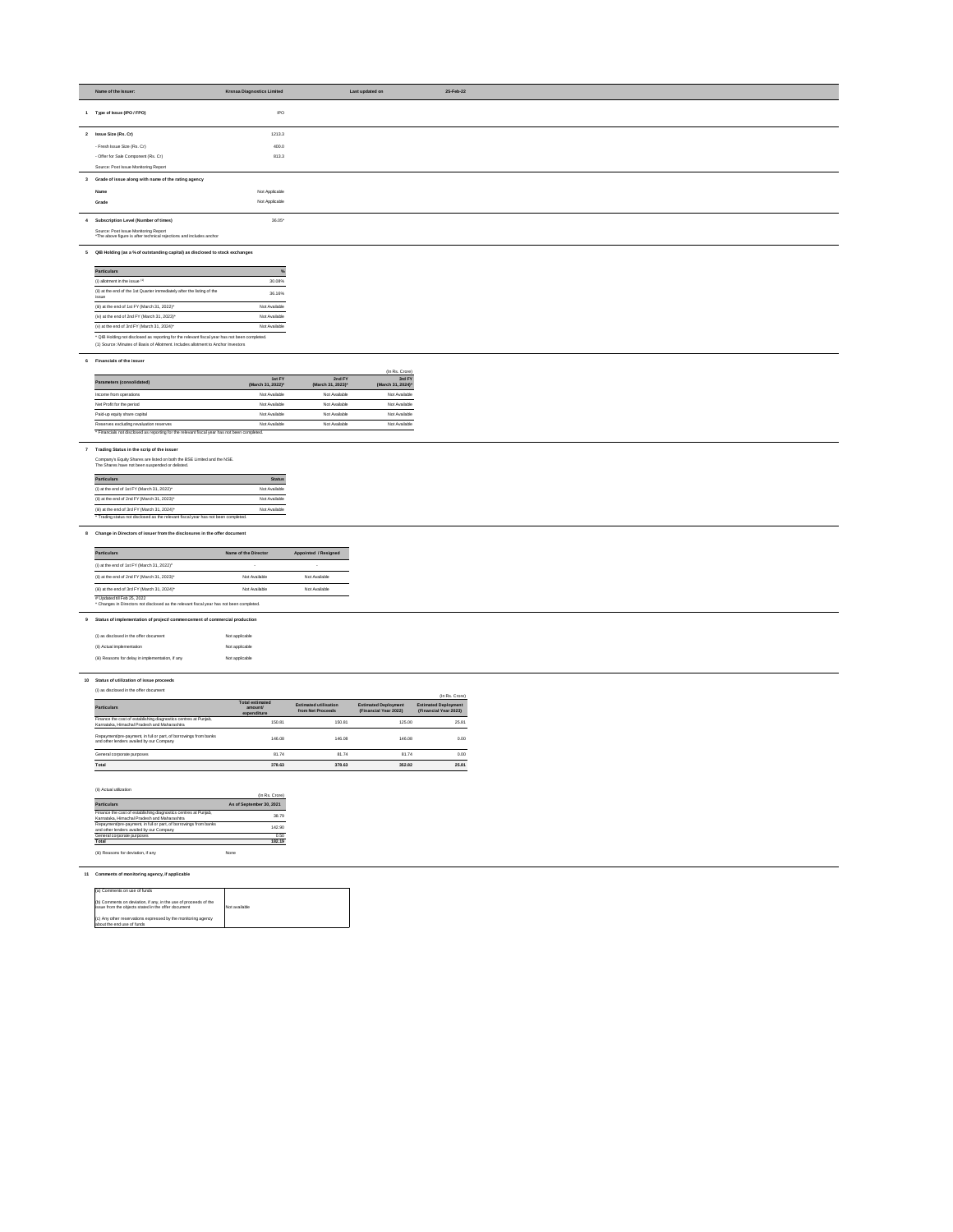| 12 | <b>Pricing Data</b>        |            |
|----|----------------------------|------------|
|    | Issue Price (Rs.):         | 954        |
|    | Designated Stock Exchange: | <b>NSE</b> |
|    | Listing Date:              | 16-Aug-21  |

(1) 30th calendar day shall be taken as listing date plus 29 calendar days.

(2) 90th calendar day shall be taken as listing date plus 89 calendar days.

(3) High and Low based on intra day prices.

(4) Pricing data not disclosed as the relevant fiscal year has not completed.

(5) There is no sectoral index

### **13 Basis for Issue Price**

## **Peer Group:**

|               | Industry Avg:                 | Not Applicable | Not Applicable | Not Applicable | Not Applicable |
|---------------|-------------------------------|----------------|----------------|----------------|----------------|
|               | Dr. Lal Pathlabs Limited      | 149.39         | Not Available  | Not Available  | Not Available  |
| NAV per share | Metropolis Healthcare Limited | 138.23         | Not Available  | Not Available  | Not Available  |
|               |                               |                |                |                |                |

| <b>Price parameters</b>                   | At close of 30th calendar day At close of 90th calendar day<br>At close of<br>from listing day<br>from listing day |                                                                |                      | As at the end of 1st FY after the listing of the issue<br>(March 31, 2022) <sup>(3)(4)</sup> |                        | As at the end of 2nd FY after the listing of the issue<br>(March 31, 2023) <sup>(3)(4)</sup> |                                |                        | As at the end of 3rd FY after the listing of the issue<br>(March 31, 2024) <sup>(3) (4)</sup> |                         |                        |               |
|-------------------------------------------|--------------------------------------------------------------------------------------------------------------------|----------------------------------------------------------------|----------------------|----------------------------------------------------------------------------------------------|------------------------|----------------------------------------------------------------------------------------------|--------------------------------|------------------------|-----------------------------------------------------------------------------------------------|-------------------------|------------------------|---------------|
|                                           | listing day<br>(Aug 16, 2021)                                                                                      | (Nov 13, 2021) <sup>(2)</sup><br>(Sep 14, 2021) <sup>(1)</sup> | <b>Closing price</b> | High<br>(during the FY)                                                                      | Low<br>(during the FY) | <b>Closing price</b>                                                                         | <b>High</b><br>(during the FY) | Low<br>(during the FY) | <b>Closing price</b>                                                                          | High<br>(during the FY) | Low<br>(during the FY) |               |
| Market Price on Designated Stock Exchange | 987.00                                                                                                             | 864.15                                                         | 689.45               | Not Available                                                                                | Not Available          | Not Available                                                                                | Not Available                  | Not Available          | Not Available                                                                                 | Not Available           | Not Available          | Not Available |
| NIFTY 50                                  | 16.563.05                                                                                                          | 17,380.00                                                      | 18.102.75            | Not Available                                                                                | Not Available          | Not Available                                                                                | Not Available                  | Not Available          | Not Available                                                                                 | Not Available           | Not Available          | Not Available |
| Sectoral index(5)                         | Not Available                                                                                                      | Not Available                                                  | Not Available        | Not Available                                                                                | Not Available          | Not Available                                                                                | Not Available                  | Not Available          | Not Available                                                                                 | Not Available           | Not Available          | Not Available |
| Note:                                     |                                                                                                                    |                                                                |                      |                                                                                              |                        |                                                                                              |                                |                        |                                                                                               |                         |                        |               |

# **14 Any other material information**

| <b>Accounting ratio</b> |                                            | As disclosed in the offer<br>document <sup>(1)</sup> | At the end of 1st FY<br>(March 31, 2022) <sup>(2)</sup> | At the end of 2nd FY<br>(March 31, 2023) <sup>(2)</sup> | At the end of 3rd FY<br>(March 31, 2024) <sup>(2)</sup> |
|-------------------------|--------------------------------------------|------------------------------------------------------|---------------------------------------------------------|---------------------------------------------------------|---------------------------------------------------------|
|                         | <b>Issuer:</b>                             |                                                      |                                                         |                                                         |                                                         |
|                         | Basic                                      | 71.86                                                | Not Available                                           | Not Available                                           | Not Available                                           |
|                         | <b>Diluted</b>                             | 12,25                                                | Not Available                                           | Not Available                                           | Not Available                                           |
|                         | Peer Group:                                |                                                      |                                                         |                                                         |                                                         |
| <b>EPS</b>              | Metropolis Healthcare Limited<br>(Basic)   | 35.97                                                | Not Available                                           | Not Available                                           | Not Available                                           |
|                         | Metropolis Healthcare Limited<br>(Diluted) | 35.79                                                | Not Available                                           | Not Available                                           | Not Available                                           |
|                         | Dr. Lal Pathlabs Limited<br>(Basic)        | 35.33                                                | Not Available                                           | Not Available                                           | Not Available                                           |
|                         | Dr. Lal Pathlabs Limited<br>(Diluted)      | 35.25                                                | Not Available                                           | Not Available                                           | Not Available                                           |
|                         | <b>Industry Avg:</b>                       | Not Applicable                                       | Not Applicable                                          | Not Applicable                                          | Not Applicable                                          |
| P/E                     | <b>Issuer:</b>                             |                                                      |                                                         |                                                         |                                                         |
|                         | Basic                                      | 77.88                                                | Not Available                                           | Not Available                                           | Not Available                                           |
|                         | Peer Group:                                |                                                      |                                                         |                                                         |                                                         |
|                         | Metropolis Healthcare Limited<br>(Basic)   | 77.65                                                | Not Available                                           | Not Available                                           | Not Available                                           |
|                         | Dr. Lal Pathlabs Limited<br>(Basic)        | 94.32                                                | Not Available                                           | Not Available                                           | Not Available                                           |
|                         | <b>Industry Avg:</b>                       | 85.99                                                | Not Available                                           | Not Available                                           | Not Available                                           |
| RoNW (%)                | <b>Issuer:</b>                             | 79.76%                                               | Not Available                                           | Not Available                                           | Not Available                                           |
|                         | Peer Group:                                |                                                      |                                                         |                                                         |                                                         |
|                         | Metropolis Healthcare Limited              | 25.91                                                | Not Available                                           | Not Available                                           | Not Available                                           |
|                         | Dr. Lal Pathlabs Limited                   | 23.42                                                | Not Available                                           | Not Available                                           | Not Available                                           |
|                         | <b>Industry Avg:</b>                       | Not Applicable                                       | Not Applicable                                          | Not Applicable                                          | Not Applicable                                          |
|                         | <b>Issuer:</b>                             | 85.27                                                | Not Available                                           | Not Available                                           | Not Available                                           |

#### **Notes:** (1) Sourced from Prospectus.

- (2) Information not provided as the relevant fiscal year has not completed
- Key ratios for the Company for 1st FY and 2nd FY stated above are calculated as follows:
- (i) Basic and diluted earnings per Equity Share are based on the Annual Reports for the relevant years
- (ii) P/E Closing Market Price on BSE as of relevant fiscal year / EPS (diluted); Also disclosed EPS (basic) for the Issuer
- (iii) RoNW Net profit after tax attributable to the owners divided by net worth at the end of the relevant period (iv) NAV per share - Net worth at the end of the relevant period divided by Total Equity Shares Outstanding as of fiscal year end

| Date of disclosure to Designated Stock Exchange | Announcement                                                                                                                                                                                                                                                                                                                                                                                                                                                                                                                                                                                                                                                                                                                                       |  |  |
|-------------------------------------------------|----------------------------------------------------------------------------------------------------------------------------------------------------------------------------------------------------------------------------------------------------------------------------------------------------------------------------------------------------------------------------------------------------------------------------------------------------------------------------------------------------------------------------------------------------------------------------------------------------------------------------------------------------------------------------------------------------------------------------------------------------|--|--|
| 26-Aug-21                                       | Pursuant to Regulation 30 of the SEBI (Listing Obligations and Disclosure Requirements) Regulations, 2015 ('SEBI LODR'), this is to inform you that as a<br>part of the Agreement with Government of Punjab ('Agreement') for procurement, operation and maintenance of 24 new CT Scanners, 6 new MRI Machines,<br>30 Pathological Laboratories, 1 Referral Laboratory and 95 Collection Centers across the State of Punjab, the Company will be inaugurating its first<br>Diagnostics Center of the above mentioned Agreement at Mohali, Punjab on August 31, 2021 which will provide CT Scan, MRI & Pathology Laboratory<br>facilities.                                                                                                          |  |  |
| 30-Sep-21                                       | Krsnaa Diagnostics Ltdhas informed BSE that the meeting of the Board of Directors of the Company is scheduled on 11/10/2021 , inter alia, to consider and<br>approve Pursuant to the provisions of Regulation 29 of the SEBI (LODR) Regulations, 2015 and all other applicable provisions in this behalf, we wish to<br>inform you that the Meeting of the Board of Directors of Krsnaa Diagnostics Limited ("the Company") is scheduled to be held on Monday, 11th October, 2021,<br>through audio-visual means, inter alia, to consider and approve Unaudited (Standalone and Consolidated) Financial Results ("UFR"), for the quarter and six<br>months ending on 30th September, 2021 and to take on record, the Limited Review Report thereon |  |  |
| 6-Oct-21                                        | Compliances-Certificate under Reg. 74 (5) of SEBI (DP) Regulations, 2018 submitted                                                                                                                                                                                                                                                                                                                                                                                                                                                                                                                                                                                                                                                                 |  |  |
| 7-Oct-21                                        | Statement Of Investor Complaints For The Quarter Ended September 2021 subbmitted                                                                                                                                                                                                                                                                                                                                                                                                                                                                                                                                                                                                                                                                   |  |  |
| 11-Oct-21                                       | Un-audited Financial Results (Standalone and Consolidated) for the Quarter and Half Year ended on 30th September, 2021                                                                                                                                                                                                                                                                                                                                                                                                                                                                                                                                                                                                                             |  |  |
| 11-Oct-21                                       | Change in the Key Managerial Personnel:<br>The resignation of CS Manisha Chitgopekar from the post of Company Secretary and Compliance Officer of the Company effective from closing of business<br>hours on Monday, 11th October, 2021 and appointment of Mr. Nikhil Deshpande as Company Secretary and Key Managerial Personnel pursuant to the<br>provisions of Section 203 of the Companies Act, 2013 and as Compliance Officer effective from<br>Tuesday, 12th October, 2021, pursuant to the provisions of SEBI (Listing Obligations and Disclosure Requirements) Regulations, 2015 and SEBI (Prohibition<br>of Insider Trading) Regulations, 2015                                                                                           |  |  |
| 11-Oct-21                                       | Pursuant to the provisions of Regulation 32 (1) of the SEBI Listing Obligations and Disclosure Requirements) Regulations, 2015 please find enclosed<br>herewith a Statement on Deviation(s) or Variation(s) in utilization of funds raised through Initial Public Offer, for the quarter ended on 30th September, 2021.                                                                                                                                                                                                                                                                                                                                                                                                                            |  |  |
| 11-Oct-21                                       | Press Release - Unaudited Financial Results for the quarter and six months ended on 30th September, 2021.                                                                                                                                                                                                                                                                                                                                                                                                                                                                                                                                                                                                                                          |  |  |
| 11-Oct-21                                       | Pursuant to the provisions of Regulation 30 of the SEBI (Listing Obligations and Disclosure Requirements) Regulations, 2015, please find attached herewith a<br>Earnings Presentation for on Unaudited Financial Results of the Company for the period<br>ended on 3ot11 September, 2021.                                                                                                                                                                                                                                                                                                                                                                                                                                                          |  |  |
| 11-Oct-21                                       | The resignation of CS Manisha Chitgopekar from the post of Company Secretary and Compliance Officer of the Company effective from closing of business<br>hours on Monday, 11th October, 2021                                                                                                                                                                                                                                                                                                                                                                                                                                                                                                                                                       |  |  |
| 11-Oct-21                                       | Appointment of Mr. Nikhil Deshpande as Company Secretary and Key Managerial Personnel pursuant to the provisions of Section 203 of the Companies Act,<br>2013 and as Compliance Officer effective from Tuesday, 12th October, 2021, pursuant to the provisions of SEBI (Listing Obligations and Disclosure<br>Requirements) Regulations, 2015 and SEBI (Prohibition of Insider Trading) Regulations, 2015.                                                                                                                                                                                                                                                                                                                                         |  |  |
| 13-Oct-21                                       | Pursuant to the provisions of Regulation 30 of SEBI (Listing Obligations and Disclosure Requirements) Regulations, 2015, we submit herewith clippings of<br>newspaper publication of the Unaudited Financial Results of the Company for the quarter and six months ended on 30th September, 2021, published in<br>Financial Express (All Editions) and Loksatta (Pune Edition), both dated on 13th October, 2021.                                                                                                                                                                                                                                                                                                                                  |  |  |
| 19-Oct-21                                       | Please find enclosed the transcript of the Q2 and HI FY22 Earnings Conference Call conducted on 12th October, 2021, for your information and records.                                                                                                                                                                                                                                                                                                                                                                                                                                                                                                                                                                                              |  |  |
| 9-Nov-21                                        | Pursuant to Regulation 23(9) of the Listing Regulations, please find enclosed, disclosure of related party transactions for the half year ended 30th September,<br>2021.                                                                                                                                                                                                                                                                                                                                                                                                                                                                                                                                                                           |  |  |
| 12-Nov-21                                       | Pursuant to Regulation 41(4) of SEBI (Issue of Capital and Disclosure Requirements) Regulations, 2018 and Regulation 32(6) of the SEBI (Listing<br>Obligations and Disclosure Requirements) Regulations, 2015, we have attached herewith, a Report of Monitoring Agency i.e. ICICI Bank Limited for the<br>quarter ended 30th September, 2021.                                                                                                                                                                                                                                                                                                                                                                                                     |  |  |

|           | T arouarit to requidition objet of OLDI (Libinity Obligations and Disclosure requirements) requiditons, 2019 (The requiditions), We would like to inform you<br>that based on CRISIL Rating letter dated 03rd December, 2021, the credit rating of the Company, has been upgraded as per the attached letter.                                                                                                                                  |  |  |  |
|-----------|------------------------------------------------------------------------------------------------------------------------------------------------------------------------------------------------------------------------------------------------------------------------------------------------------------------------------------------------------------------------------------------------------------------------------------------------|--|--|--|
| 4-Dec-21  | The detailed report on Credit Rating issued by CRISIL is accessible on the following link:                                                                                                                                                                                                                                                                                                                                                     |  |  |  |
|           | https://www.crisil.com/mnt/winshare/Ratings/RatingList/RatingDocs/KrsnaaDiagnosticsLimited_December%2002,%202021_RR_282773.html                                                                                                                                                                                                                                                                                                                |  |  |  |
| 24-Dec-21 | Inauguration of Diagnostics Centers under Punjab Radiology and Pathology Project.                                                                                                                                                                                                                                                                                                                                                              |  |  |  |
| 3-Jan-22  | Disclosure Under Regulation 30 Of SEBI (LODR) Regulations, 2015 - Inauguration Of Diagnostics Centers Under Punjab Radiology and Pathology Project.                                                                                                                                                                                                                                                                                            |  |  |  |
| 5-Jan-22  | Pursuant to the provisions of Regulation 74(5) of the SEBI (Depositories and Participants) Regulations, 2018, please find enclosed herewith the certificates<br>for the quarter ended December 31, 2021, received from KFin Technologies Private Limited (SEBI Registration Number INR000000221), Registrar and<br>Share Transfer Agent of the Company. It is requested to take this intimation on record and acknowledge receipt of the same. |  |  |  |
| 7-Jan-22  | Inauguration of Diagnostics Centers under Punjab Radiology and Pathology Project.                                                                                                                                                                                                                                                                                                                                                              |  |  |  |
| 11-Jan-22 | Statement Of Investor Complaints For The Quarter Ended December 2021                                                                                                                                                                                                                                                                                                                                                                           |  |  |  |
| 17-Jan-22 | Pursuant to Regulation 30(6) of SEBI (Listing Obligations and Disclosure Requirements) Regulations, 2015 ('the Regulations'), we would like to inform you<br>that ICRA, has assigned a long-term rating of [ICRA]A (pronounced ICRAA) and a short-term rating of [ICRA]A1 (pronounced ICRA A one) for INR 85.00<br>Crore Line of Credit (LOC) of the Company. The Outlook on the long-term rating is Stable.                                   |  |  |  |
| 22-Jan-22 | Inauguration of Diagnostics Center at K. B. Bhabha Hospital, Kurla, Mumbai.                                                                                                                                                                                                                                                                                                                                                                    |  |  |  |